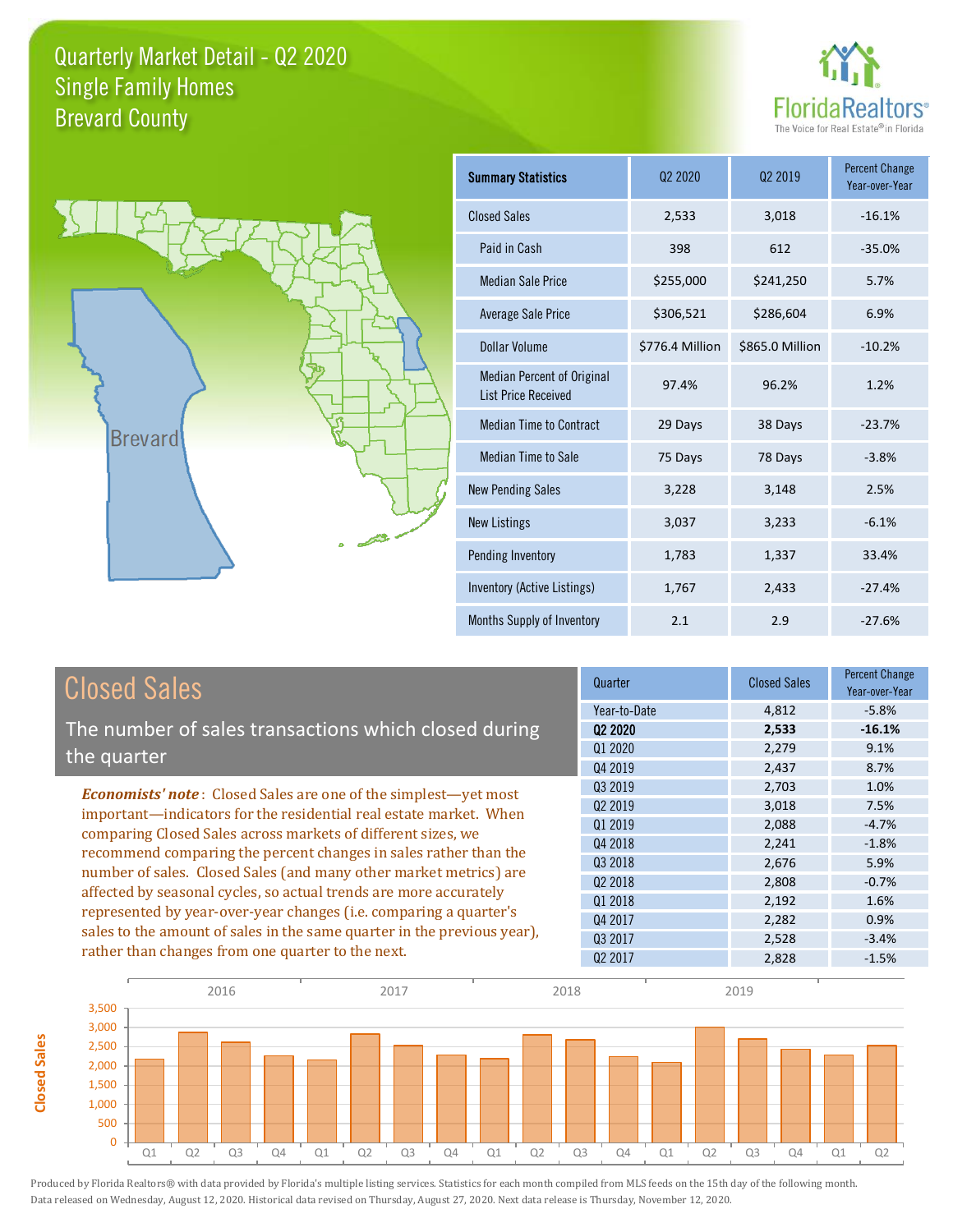

| Cash Sales                                                                     | Quarter             | <b>Cash Sales</b> | <b>Percent Change</b><br>Year-over-Year |
|--------------------------------------------------------------------------------|---------------------|-------------------|-----------------------------------------|
|                                                                                | Year-to-Date        | 892               | $-21.0%$                                |
| The number of Closed Sales during the quarter in                               | Q <sub>2</sub> 2020 | 398               | $-35.0%$                                |
|                                                                                | Q1 2020             | 494               | $-4.4%$                                 |
| which buyers exclusively paid in cash                                          | Q4 2019             | 500               | $-8.3%$                                 |
|                                                                                | 03 2019             | 555               | $-8.6%$                                 |
|                                                                                | 02 2019             | 612               | 5.7%                                    |
| <b>Economists' note:</b> Cash Sales can be a useful indicator of the extent to | 01 2019             | 517               | $-7.2%$                                 |
| which investors are participating in the market. Why? Investors are            | 04 2018             | 545               | 0.9%                                    |
| far more likely to have the funds to purchase a home available up front,       | Q3 2018             | 607               | 2.9%                                    |
| whereas the typical homebuyer requires a mortgage or some other                | Q <sub>2</sub> 2018 | 579               | $-11.2%$                                |
| form of financing. There are, of course, many possible exceptions, so          | 01 2018             | 557               | $-13.9%$                                |
| this statistic should be interpreted with care.                                | Q4 2017             | 540               | $-10.6%$                                |
|                                                                                | 03 2017             | 590               | $-11.7%$                                |



# Cash Sales as a Percentage of Closed Sales

The percentage of Closed Sales during the quarter which were Cash Sales

*Economists' note* : This statistic is simply another way of viewing Cash Sales. The remaining percentages of Closed Sales (i.e. those not paid fully in cash) each quarter involved some sort of financing, such as mortgages, owner/seller financing, assumed loans, etc.



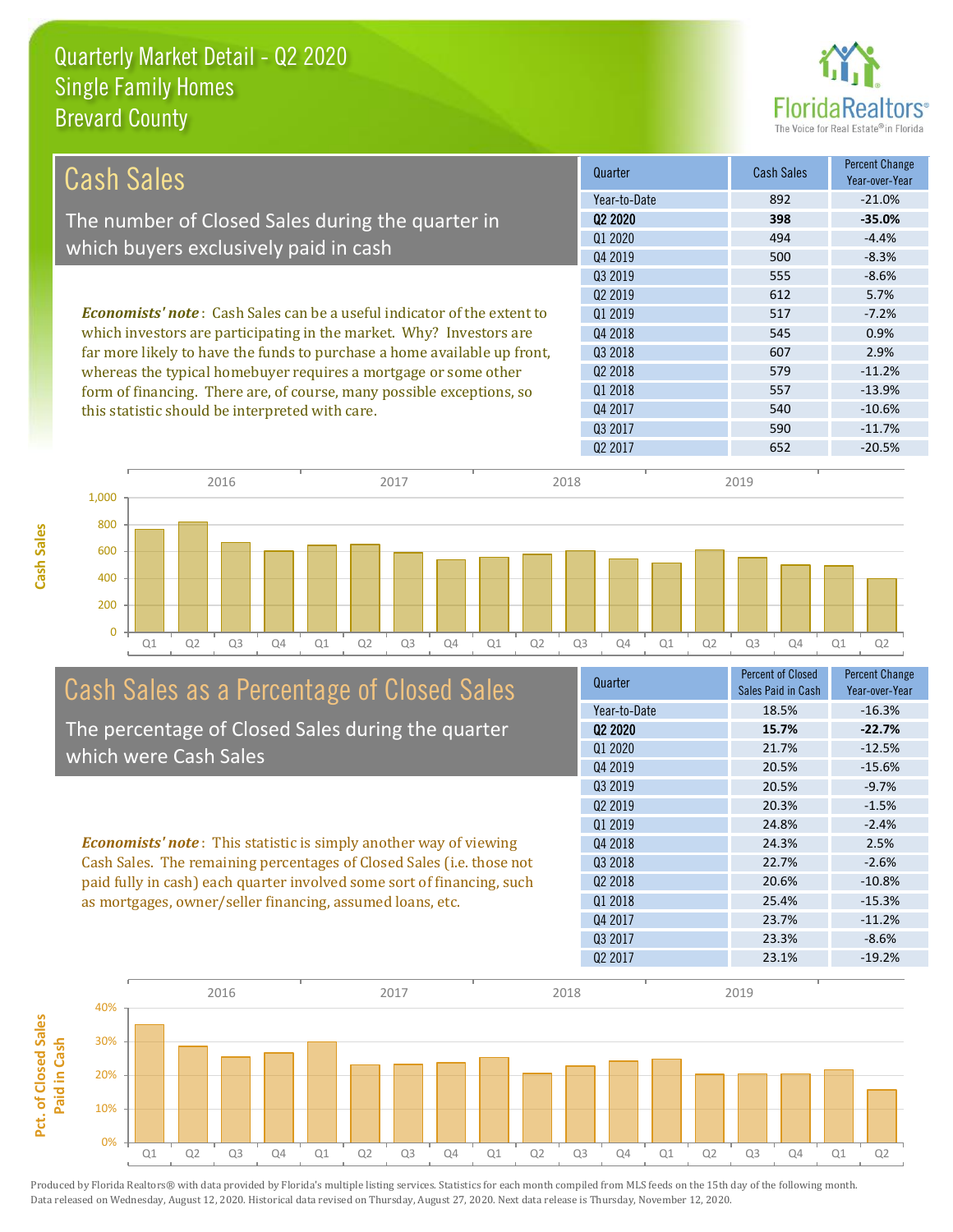

| <b>Median Sale Price</b><br>Year-to-Date<br>Q <sub>2</sub> 2020<br>The median sale price reported for the quarter (i.e.<br>Q1 2020<br>50% of sales were above and 50% of sales were below)<br>Q4 2019<br>Q3 2019<br><b>Economists' note:</b> Median Sale Price is our preferred summary<br>Q <sub>2</sub> 2019<br>statistic for price activity because, unlike Average Sale Price, Median<br>Q1 2019<br>Sale Price is not sensitive to high sale prices for small numbers of<br>Q4 2018<br>homes that may not be characteristic of the market area. Keep in mind<br>Q3 2018<br>that median price trends over time are not always solely caused by<br>Q <sub>2</sub> 2018 | \$254,900<br>\$255,000<br>\$252,000 | 8.5%<br>5.7% |
|--------------------------------------------------------------------------------------------------------------------------------------------------------------------------------------------------------------------------------------------------------------------------------------------------------------------------------------------------------------------------------------------------------------------------------------------------------------------------------------------------------------------------------------------------------------------------------------------------------------------------------------------------------------------------|-------------------------------------|--------------|
|                                                                                                                                                                                                                                                                                                                                                                                                                                                                                                                                                                                                                                                                          |                                     |              |
|                                                                                                                                                                                                                                                                                                                                                                                                                                                                                                                                                                                                                                                                          |                                     |              |
|                                                                                                                                                                                                                                                                                                                                                                                                                                                                                                                                                                                                                                                                          |                                     | 9.7%         |
|                                                                                                                                                                                                                                                                                                                                                                                                                                                                                                                                                                                                                                                                          | \$244,000                           | 7.0%         |
|                                                                                                                                                                                                                                                                                                                                                                                                                                                                                                                                                                                                                                                                          | \$239,900                           | 4.0%         |
|                                                                                                                                                                                                                                                                                                                                                                                                                                                                                                                                                                                                                                                                          | \$241,250                           | 6.6%         |
|                                                                                                                                                                                                                                                                                                                                                                                                                                                                                                                                                                                                                                                                          | \$229,750                           | 1.5%         |
|                                                                                                                                                                                                                                                                                                                                                                                                                                                                                                                                                                                                                                                                          | \$228,000                           | 5.8%         |
|                                                                                                                                                                                                                                                                                                                                                                                                                                                                                                                                                                                                                                                                          | \$230,762                           | 4.9%         |
|                                                                                                                                                                                                                                                                                                                                                                                                                                                                                                                                                                                                                                                                          | \$226,384                           | 7.3%         |
| Q1 2018<br>changes in the general value of local real estate. Median sale price only                                                                                                                                                                                                                                                                                                                                                                                                                                                                                                                                                                                     | \$226,323                           | 15.3%        |
| Q4 2017<br>reflects the values of the homes that sold each quarter, and the mix of                                                                                                                                                                                                                                                                                                                                                                                                                                                                                                                                                                                       | \$215,575                           | 13.5%        |
| Q3 2017<br>the types of homes that sell can change over time.                                                                                                                                                                                                                                                                                                                                                                                                                                                                                                                                                                                                            | \$220,000                           | 11.7%        |
| Q <sub>2</sub> 2017                                                                                                                                                                                                                                                                                                                                                                                                                                                                                                                                                                                                                                                      | \$211,000                           | 14.1%        |



## Average Sale Price

The average sale price reported for the quarter (i.e. total sales in dollars divided by the number of sales)

*Economists' note* : Usually, we prefer Median Sale Price over Average Sale Price as a summary statistic for home prices. However, Average Sale Price does have its uses—particularly when it is analyzed alongside the Median Sale Price. For one, the relative difference between the two statistics can provide some insight into the market for higher-end homes in an area.

| Quarter             | <b>Average Sale Price</b> | <b>Percent Change</b><br>Year-over-Year |
|---------------------|---------------------------|-----------------------------------------|
| Year-to-Date        | \$301,859                 | 7.6%                                    |
| Q2 2020             | \$306,521                 | 6.9%                                    |
| Q1 2020             | \$296,677                 | 9.1%                                    |
| Q4 2019             | \$287,518                 | 5.0%                                    |
| Q3 2019             | \$285,121                 | 4.8%                                    |
| Q <sub>2</sub> 2019 | \$286,604                 | 5.1%                                    |
| 01 2019             | \$271,827                 | $-0.1%$                                 |
| Q4 2018             | \$273,931                 | 6.2%                                    |
| Q3 2018             | \$272,043                 | 3.7%                                    |
| Q <sub>2</sub> 2018 | \$272,777                 | 8.6%                                    |
| Q1 2018             | \$272,070                 | 12.4%                                   |
| Q4 2017             | \$257,888                 | 12.3%                                   |
| Q3 2017             | \$262,351                 | 10.5%                                   |
| Q <sub>2</sub> 2017 | \$251,191                 | 12.4%                                   |



Produced by Florida Realtors® with data provided by Florida's multiple listing services. Statistics for each month compiled from MLS feeds on the 15th day of the following month. Data released on Wednesday, August 12, 2020. Historical data revised on Thursday, August 27, 2020. Next data release is Thursday, November 12, 2020.

**Average Sale Price**

**Average Sale Price**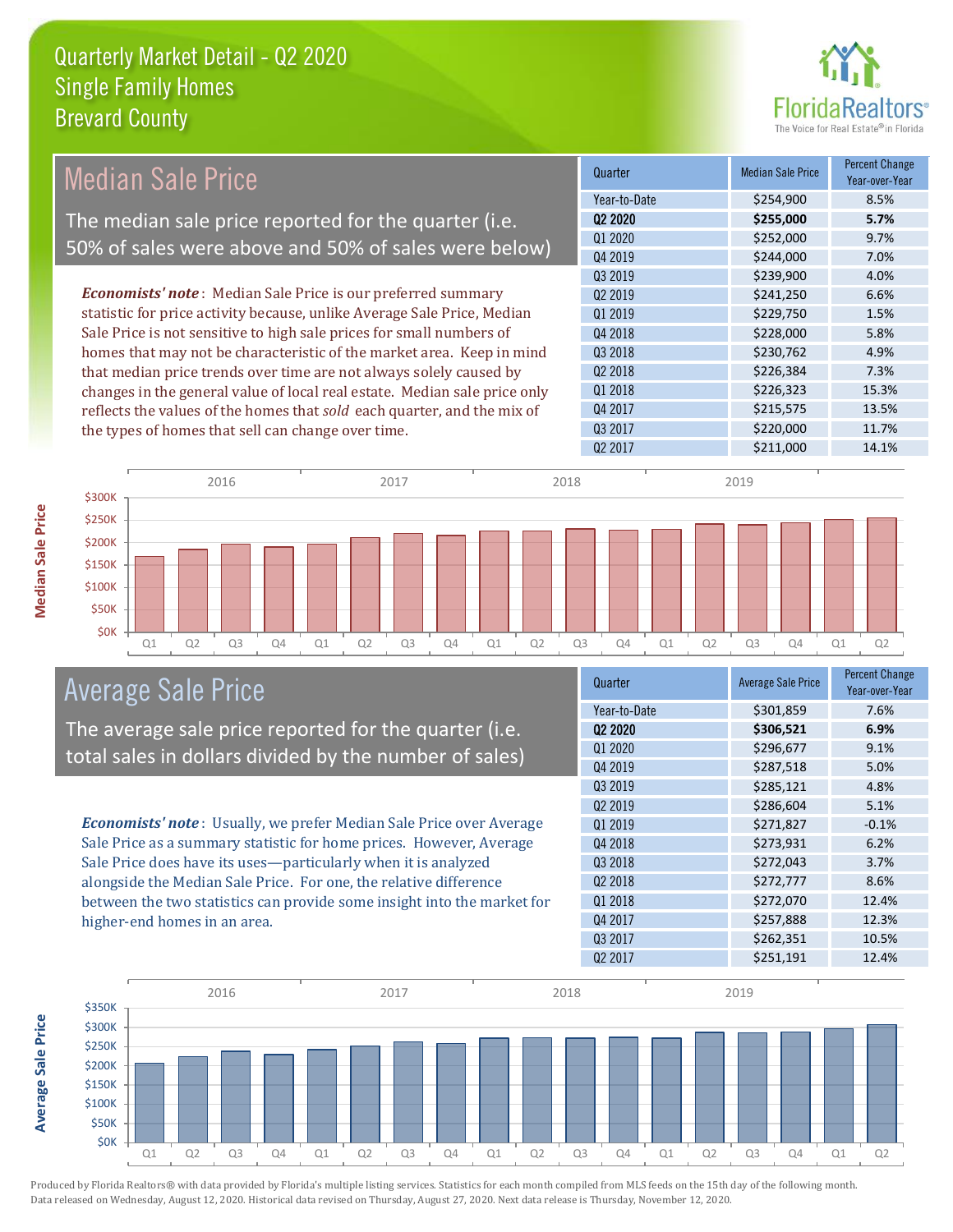

| Dollar Volume                                                               | Quarter             | <b>Dollar Volume</b> | <b>Percent Change</b><br>Year-over-Year |
|-----------------------------------------------------------------------------|---------------------|----------------------|-----------------------------------------|
|                                                                             | Year-to-Date        | \$1.5 Billion        | 1.4%                                    |
| The sum of the sale prices for all sales which closed                       | Q <sub>2</sub> 2020 | \$776.4 Million      | $-10.2%$                                |
|                                                                             | Q1 2020             | \$676.1 Million      | 19.1%                                   |
| during the quarter                                                          | Q4 2019             | \$700.7 Million      | 14.1%                                   |
|                                                                             | Q3 2019             | \$770.7 Million      | 5.9%                                    |
| <b>Economists' note:</b> Dollar Volume is simply the sum of all sale prices | 02 2019             | \$865.0 Million      | 12.9%                                   |
| in a given time period, and can quickly be calculated by multiplying        | 01 2019             | \$567.6 Million      | $-4.8%$                                 |
| Closed Sales by Average Sale Price. It is a strong indicator of the health  | Q4 2018             | \$613.9 Million      | 4.3%                                    |
| of the real estate industry in a market, and is of particular interest to   | Q3 2018             | \$728.0 Million      | 9.8%                                    |
| real estate professionals, investors, analysts, and government agencies.    | Q <sub>2</sub> 2018 | \$766.0 Million      | 7.8%                                    |
| Potential home sellers and home buyers, on the other hand, will likely      | Q1 2018             | \$596.4 Million      | 14.2%                                   |
| be better served by paying attention to trends in the two components        | Q4 2017             | \$588.5 Million      | 13.3%                                   |

Q1 Q2 Q3 Q4 Q1 Q2 Q3 Q4 Q1 Q2 Q3 Q4 Q1 Q2 Q3 Q4 Q1 Q2 \$0 \$200 M \$400 M \$600 M \$800 M \$1.0 B 2016 2017 2018 2019

## Median Percent of Original List Price Received

of Dollar Volume (i.e. sales and prices) individually.

The median of the sale price (as a percentage of the original list price) across all properties selling during the quarter

*Economists' note* : The Median Percent of Original List Price Received is useful as an indicator of market recovery, since it typically rises as buyers realize that the market may be moving away from them and they need to match the selling price (or better it) in order to get a contract on the house. This is usually the last measure to indicate a market has shifted from down to up, so it is what we would call a *lagging* indicator.

| Year-to-Date<br>97.3%<br>1.5%<br>02 2020<br>97.4%<br>1.2%<br>01 2020<br>97.0%<br>1.6%<br>Q4 2019<br>1.0%<br>96.9%<br>Q3 2019<br>96.8%<br>0.2%<br>Q <sub>2</sub> 2019<br>96.2%<br>$-0.6%$<br>01 2019<br>95.5%<br>$-0.8%$<br>Q4 2018<br>$-0.6%$<br>95.9%<br>03 2018<br>96.6%<br>$-0.2%$<br>Q <sub>2</sub> 2018<br>96.8%<br>$-0.3%$<br>Q1 2018<br>96.3%<br>0.4%<br>Q4 2017<br>96.5%<br>0.2%<br>Q3 2017<br>96.8%<br>0.3%<br>Q <sub>2</sub> 2017<br>0.7%<br>97.1% | Quarter | Med. Pct. of Orig.<br><b>List Price Received</b> | <b>Percent Change</b><br>Year-over-Year |
|--------------------------------------------------------------------------------------------------------------------------------------------------------------------------------------------------------------------------------------------------------------------------------------------------------------------------------------------------------------------------------------------------------------------------------------------------------------|---------|--------------------------------------------------|-----------------------------------------|
|                                                                                                                                                                                                                                                                                                                                                                                                                                                              |         |                                                  |                                         |
|                                                                                                                                                                                                                                                                                                                                                                                                                                                              |         |                                                  |                                         |
|                                                                                                                                                                                                                                                                                                                                                                                                                                                              |         |                                                  |                                         |
|                                                                                                                                                                                                                                                                                                                                                                                                                                                              |         |                                                  |                                         |
|                                                                                                                                                                                                                                                                                                                                                                                                                                                              |         |                                                  |                                         |
|                                                                                                                                                                                                                                                                                                                                                                                                                                                              |         |                                                  |                                         |
|                                                                                                                                                                                                                                                                                                                                                                                                                                                              |         |                                                  |                                         |
|                                                                                                                                                                                                                                                                                                                                                                                                                                                              |         |                                                  |                                         |
|                                                                                                                                                                                                                                                                                                                                                                                                                                                              |         |                                                  |                                         |
|                                                                                                                                                                                                                                                                                                                                                                                                                                                              |         |                                                  |                                         |
|                                                                                                                                                                                                                                                                                                                                                                                                                                                              |         |                                                  |                                         |
|                                                                                                                                                                                                                                                                                                                                                                                                                                                              |         |                                                  |                                         |
|                                                                                                                                                                                                                                                                                                                                                                                                                                                              |         |                                                  |                                         |
|                                                                                                                                                                                                                                                                                                                                                                                                                                                              |         |                                                  |                                         |
|                                                                                                                                                                                                                                                                                                                                                                                                                                                              |         |                                                  |                                         |

Q3 2017 \$663.2 Million 6.7%

Q2 2017 \$710.4 Million 10.7%



**Med. Pct. of Orig.**  Med. Pct. of Orig. **Ist Price Received List Price Received**

**Dollar Volume**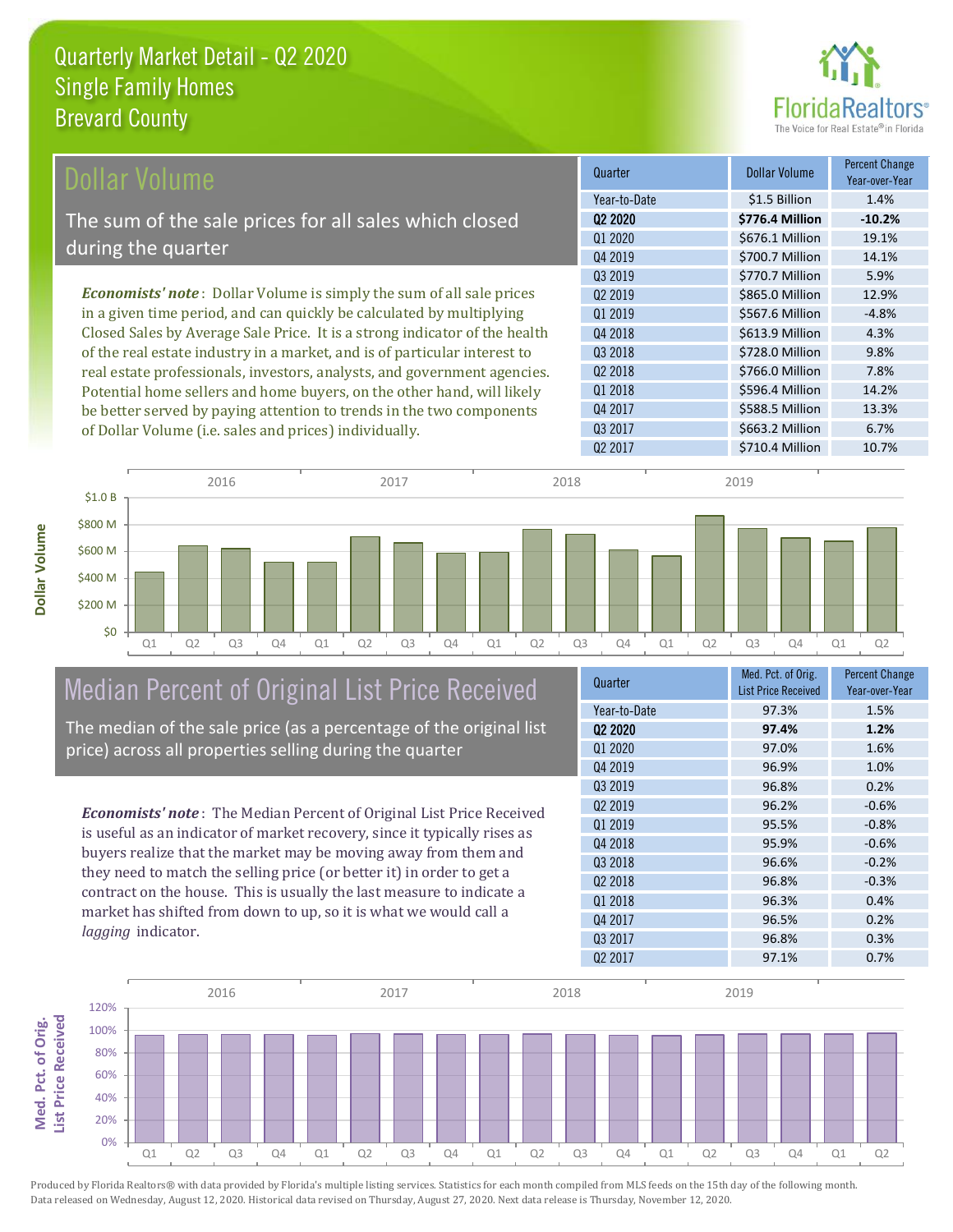

#### *Economists' note* : Like Time to Sale, Time to Contract is a measure of the length of the home selling process calculated for sales which closed Quarter Median Time to **Median Time to Contract** Median Time to Contract The median number of days between the listing date and contract date for all Closed Sales during the quarter

during the quarter. The difference is that Time to Contract measures the number of days between the initial listing of a property and the signing of the contract which eventually led to the closing of the sale. When the gap between Median Time to Contract and Median Time to Sale grows, it is usually a sign of longer closing times and/or declining numbers of cash sales.





### Median Time to Sale

**Median Time to** 

**Median Time to** 

The median number of days between the listing date and closing date for all Closed Sales during the quarter

*Economists' note* : Time to Sale is a measure of the length of the home selling process, calculated as the number of days between the initial listing of a property and the closing of the sale. *Median* Time to Sale is the amount of time the "middle" property selling this month was on the market. That is, 50% of homes selling this month took *less* time to sell, and 50% of homes took *more* time to sell. Median Time to Sale gives a more accurate picture than Average Time to Sale, which can be skewed upward by small numbers of properties taking an abnormally long time to sell.

| Quarter             | <b>Median Time to Sale</b> | Percent Change<br>Year-over-Year |
|---------------------|----------------------------|----------------------------------|
| Year-to-Date        | 77 Days                    | $-8.3%$                          |
| Q <sub>2</sub> 2020 | 75 Days                    | $-3.8%$                          |
| Q1 2020             | 79 Days                    | $-14.1%$                         |
| Q4 2019             | 72 Days                    | $-7.7%$                          |
| Q3 2019             | 73 Days                    | 4.3%                             |
| Q <sub>2</sub> 2019 | 78 Days                    | 16.4%                            |
| Q1 2019             | 92 Days                    | 19.5%                            |
| Q4 2018             | 78 Days                    | 5.4%                             |
| Q3 2018             | 70 Days                    | 4.5%                             |
| Q2 2018             | 67 Days                    | 3.1%                             |
| Q1 2018             | 77 Days                    | 0.0%                             |
| Q4 2017             | 74 Days                    | 0.0%                             |
| Q3 2017             | 67 Days                    | $-6.9%$                          |
| Q <sub>2</sub> 2017 | 65 Days                    | $-13.3%$                         |
|                     |                            |                                  |

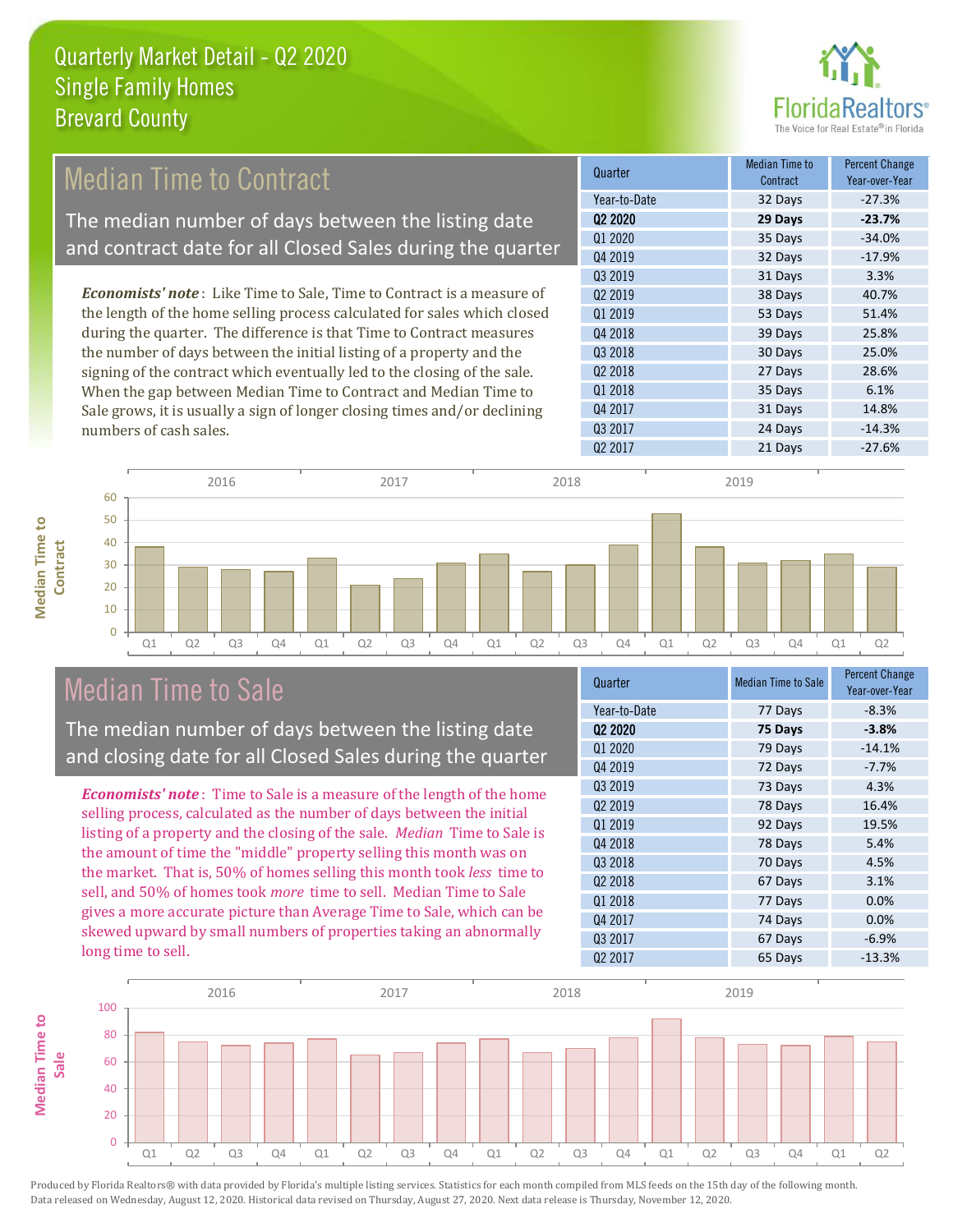

| <b>New Pending Sales</b>                                                       | Quarter             | <b>New Pending Sales</b> | <b>Percent Change</b><br>Year-over-Year |
|--------------------------------------------------------------------------------|---------------------|--------------------------|-----------------------------------------|
|                                                                                | Year-to-Date        | 6,186                    | 1.9%                                    |
| The number of listed properties that went under                                | 02 2020             | 3,228                    | 2.5%                                    |
|                                                                                | Q1 2020             | 2,958                    | 1.3%                                    |
| contract during the quarter                                                    | Q4 2019             | 2,451                    | 19.7%                                   |
|                                                                                | Q3 2019             | 2,682                    | 2.0%                                    |
| <b>Economists' note</b> : Because of the typical length of time it takes for a | Q <sub>2</sub> 2019 | 3,148                    | 3.2%                                    |
| sale to close, economists consider Pending Sales to be a decent                | 01 2019             | 2,921                    | 2.2%                                    |
| indicator of potential future Closed Sales. It is important to bear in         | Q4 2018             | 2,048                    | $-11.1%$                                |
| mind, however, that not all Pending Sales will be closed successfully.         | Q3 2018             | 2,630                    | 3.7%                                    |
| So, the effectiveness of Pending Sales as a future indicator of Closed         | Q <sub>2</sub> 2018 | 3,051                    | 0.9%                                    |
| Sales is susceptible to changes in market conditions such as the               | 01 2018             | 2,859                    | 0.9%                                    |
| availability of financing for homebuyers and the inventory of                  | Q4 2017             | 2,305                    | 17.1%                                   |
| distressed properties for sale.                                                | Q3 2017             | 2,537                    | $-9.6%$                                 |



# New Listings

**New Listings**

**Pending Sales**

**Pending Sales** 

The number of properties put onto the market during the quarter

*Economists' note* : New Listings tend to rise in delayed response to increasing prices, so they are often seen as a lagging indicator of market health. As prices rise, potential sellers raise their estimations of value—and in the most recent cycle, rising prices have freed up many potential sellers who were previously underwater on their mortgages. Note that in our calculations, we take care to not include properties that were recently taken off the market and quickly relisted, since these are not really *new* listings.

| <b>New Listings</b> | <b>Percent Change</b><br>Year-over-Year |
|---------------------|-----------------------------------------|
| 6,433               | $-1.0%$                                 |
| 3,037               | $-6.1%$                                 |
| 3,396               | 4.0%                                    |
| 2,801               | 3.8%                                    |
| 2,983               | $-7.7%$                                 |
| 3,233               | $-11.0%$                                |
| 3,265               | $-1.9%$                                 |
| 2,698               | 5.3%                                    |
| 3,232               | 11.7%                                   |
| 3,631               | 5.3%                                    |
| 3,329               | 4.1%                                    |
| 2,561               | 5.3%                                    |
| 2,893               | 1.3%                                    |
| 3,448               | 5.6%                                    |
|                     |                                         |

Q2 2017 3,024 8.7%

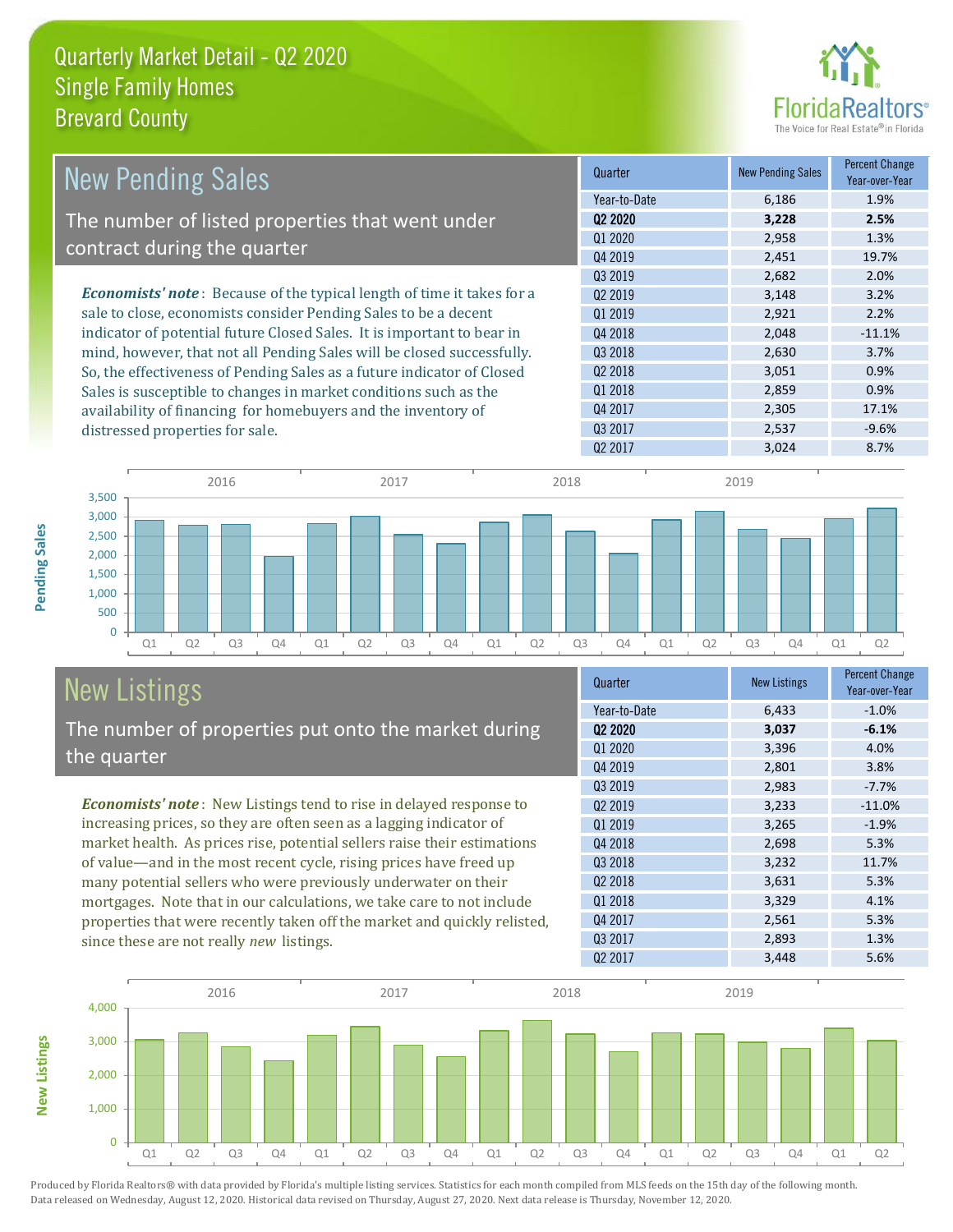

| Inventory (Active Listings)                                                  | Quarter           | Inventory | <b>Percent Change</b><br>Year-over-Year |
|------------------------------------------------------------------------------|-------------------|-----------|-----------------------------------------|
|                                                                              | YTD (Monthly Avg) | 2,220     | $-18.0\%$                               |
| The number of property listings active at the end of                         | 02 2020           | 1,767     | $-27.4%$                                |
|                                                                              | Q1 2020           | 2,387     | $-13.8%$                                |
| the quarter                                                                  | Q4 2019           | 2,235     | $-20.4%$                                |
|                                                                              | 03 2019           | 2,313     | $-12.1%$                                |
| <b>Economists' note</b> : There are a number of ways to define and calculate | 02 2019           | 2,433     | $-3.3%$                                 |
| Inventory. Our method is to simply count the number of active listings       | 01 2019           | 2,769     | 18.8%                                   |
| on the last day of the quarter, and hold this number to compare with         | Q4 2018           | 2,808     | 29.6%                                   |
| the same quarter the following year. Inventory rises when New                | Q3 2018           | 2,630     | 16.1%                                   |
| Listings are outpacing the number of listings that go off-market             | 02 2018           | 2,517     | 12.3%                                   |
| (regardless of whether they actually sell). Likewise, it falls when New      | 01 2018           | 2,330     | 14.7%                                   |
| Listings aren't keeping up with the rate at which homes are going off-       | Q4 2017           | 2,166     | 8.2%                                    |



# Months Supply of Inventory

An estimate of the number of months it will take to deplete the current Inventory given recent sales rates

*Economists' note* : MSI is a useful indicator of market conditions. The benchmark for a balanced market (favoring neither buyer nor seller) is 5.5 months of inventory. Anything higher is traditionally a buyers' market, and anything lower is a sellers' market. There is no single accepted way of calculating MSI. A common method is to divide current Inventory by the most recent month's Closed Sales count, but this count is a usually poor predictor of future Closed Sales due to seasonal cycles. To eliminate seasonal effects, we use the 12-month average of monthly Closed Sales instead.

| Quarter                         | <b>Months Supply</b> | <b>Percent Change</b><br>Year-over-Year |
|---------------------------------|----------------------|-----------------------------------------|
| <b>YTD (Monthly Avg)</b>        | 3.0                  | $-9.1%$                                 |
| Q <sub>2</sub> 20 <sub>20</sub> | 2.1                  | $-27.6%$                                |
| Q1 2020                         | 2.7                  | $-20.6%$                                |
| Q4 2019                         | 2.6                  | $-23.5%$                                |
| 03 2019                         | 2.8                  | $-12.5%$                                |
| Q <sub>2</sub> 2019             | 2.9                  | $-6.5%$                                 |
| Q1 2019                         | 3.4                  | 21.4%                                   |
| Q4 2018                         | 3.4                  | 25.9%                                   |
| 03 2018                         | 3.2                  | 14.3%                                   |
| Q <sub>2</sub> 2018             | 3.1                  | 14.8%                                   |
| Q1 2018                         | 2.8                  | 12.0%                                   |
| Q4 2017                         | 2.7                  | 12.5%                                   |
| Q3 2017                         | 2.8                  | 12.0%                                   |
| Q <sub>2</sub> 2017             | 2.7                  | 0.0%                                    |

Q3 2017 2,266 12.2%



Produced by Florida Realtors® with data provided by Florida's multiple listing services. Statistics for each month compiled from MLS feeds on the 15th day of the following month.

Data released on Wednesday, August 12, 2020. Historical data revised on Thursday, August 27, 2020. Next data release is Thursday, November 12, 2020.

market.

**Inventory**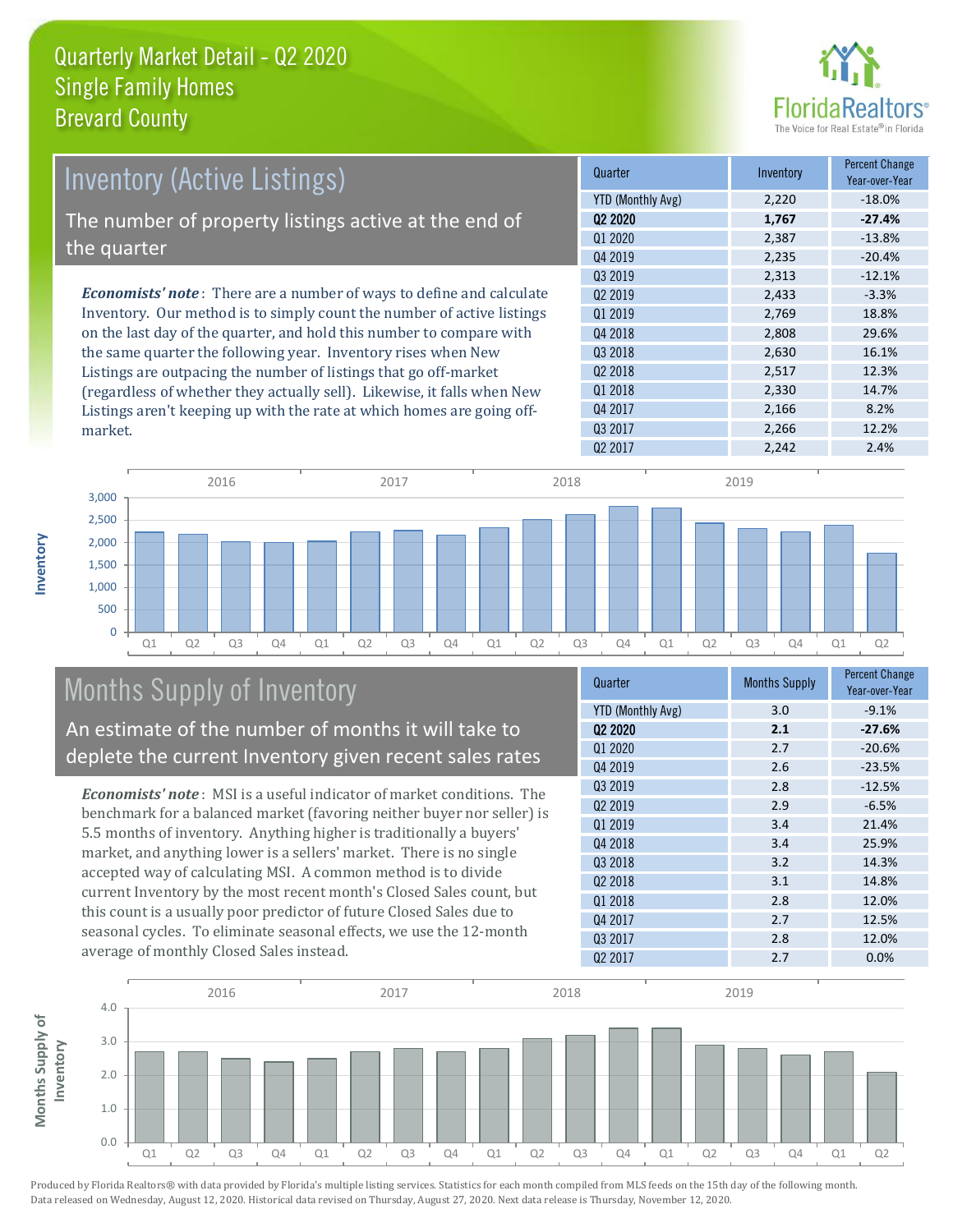

## Closed Sales by Sale Price

The number of sales transactions which closed during the quarter

*Economists' note:* Closed Sales are one of the simplest—yet most important—indicators for the residential real estate market. When comparing Closed Sales across markets of different sizes, we recommend comparing the percent changes in sales rather than the number of sales. Closed Sales (and many other market metrics) are affected by seasonal cycles, so actual trends are more accurately represented by year-over-year changes (i.e. comparing a quarter's sales to the amount of sales in the same quarter in the previous year), rather than changes from one quarter to the next.

| Sale Price            | <b>Closed Sales</b> | <b>Percent Change</b><br>Year-over-Year |
|-----------------------|---------------------|-----------------------------------------|
| Less than \$50,000    | 6                   | $-14.3%$                                |
| $$50,000 - $99,999$   | 34                  | $-44.3%$                                |
| $$100,000 - $149,999$ | 135                 | $-50.9%$                                |
| $$150,000 - $199,999$ | 493                 | $-21.2%$                                |
| \$200,000 - \$249,999 | 533                 | $-14.6%$                                |
| \$250,000 - \$299,999 | 408                 | $-5.1%$                                 |
| \$300,000 - \$399,999 | 442                 | $-9.4%$                                 |
| \$400,000 - \$599,999 | 352                 | $-4.3%$                                 |
| \$600,000 - \$999,999 | 100                 | $-10.7%$                                |
| \$1,000,000 or more   | 30                  | 11.1%                                   |



# Median Time to Contract by Sale Price The median number of days between the listing date

and contract date for all Closed Sales during the quarter

*Economists' note* : Like Time to Sale, Time to Contract is a measure of the length of the home selling process calculated for sales which closed during the quarter. The difference is that Time to Contract measures the number of days between the initial listing of a property and the signing of the contract which eventually led to the closing of the sale. When the gap between Median Time to Contract and Median Time to Sale grows, it is usually a sign of longer closing times and/or declining numbers of cash sales.

| <b>Sale Price</b>     | Median Time to<br>Contract | <b>Percent Change</b><br>Year-over-Year |
|-----------------------|----------------------------|-----------------------------------------|
| Less than \$50,000    | 21 Days                    | $-66.1%$                                |
| \$50,000 - \$99,999   | 30 Days                    | 150.0%                                  |
| $$100,000 - $149,999$ | 29 Days                    | $-6.5%$                                 |
| \$150,000 - \$199,999 | 26 Days                    | $-16.1%$                                |
| \$200,000 - \$249,999 | 28 Days                    | $-15.2%$                                |
| \$250,000 - \$299,999 | 26 Days                    | $-33.3%$                                |
| \$300,000 - \$399,999 | 36 Days                    | $-25.0%$                                |
| \$400,000 - \$599,999 | 42 Days                    | $-26.3%$                                |
| \$600,000 - \$999,999 | 36 Days                    | $-60.0%$                                |
| \$1,000,000 or more   | 76 Days                    | $-12.6%$                                |



Produced by Florida Realtors® with data provided by Florida's multiple listing services. Statistics for each month compiled from MLS feeds on the 15th day of the following month. Data released on Wednesday, August 12, 2020. Historical data revised on Thursday, August 27, 2020. Next data release is Thursday, November 12, 2020.

**Median Time to Contract**

**Median Time to Contract**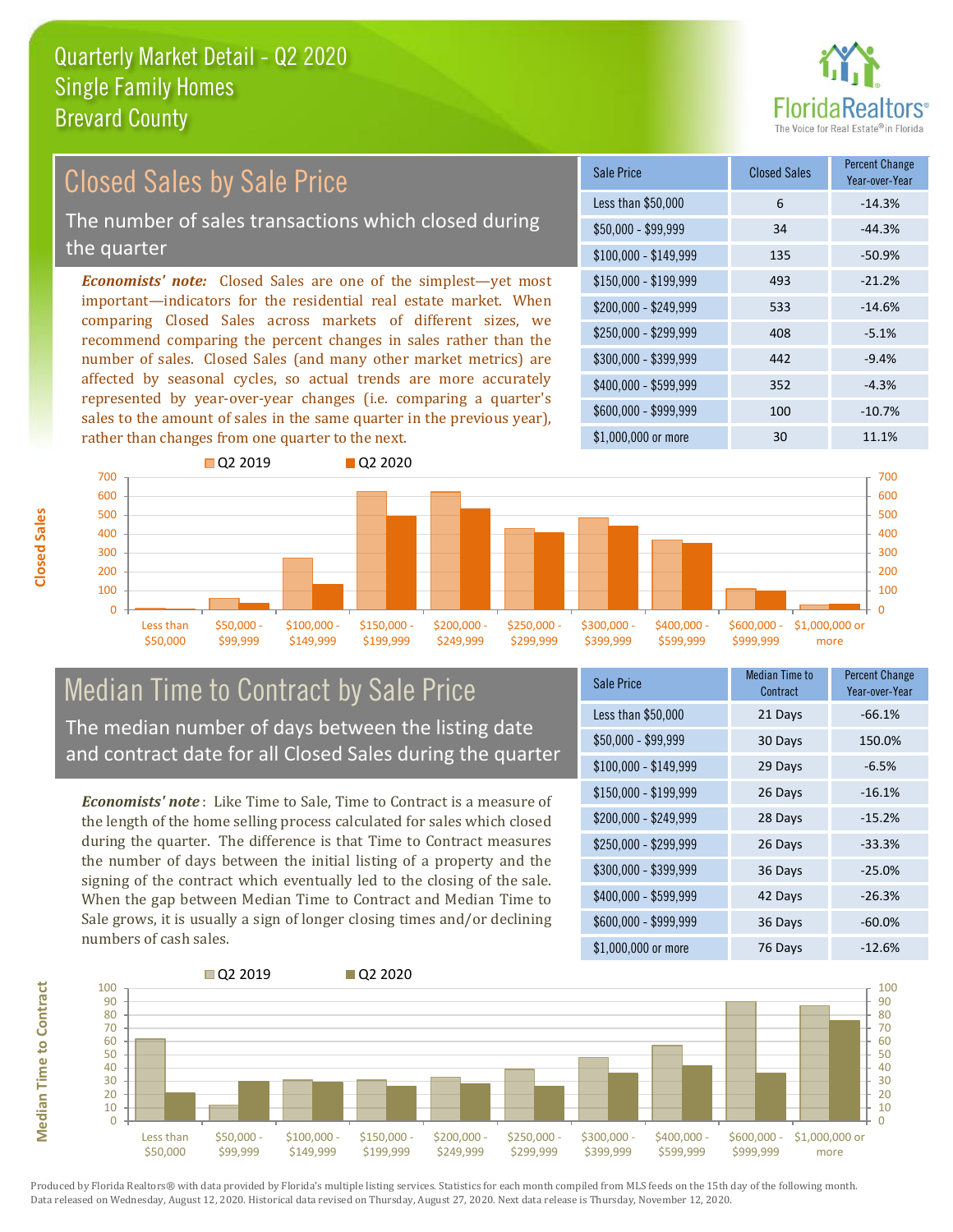

# New Listings by Initial Listing Price

The number of properties put onto the market during the quarter

*Economists' note:* New Listings tend to rise in delayed response to increasing prices, so they are often seen as a lagging indicator of market health. As prices rise, potential sellers raise their estimations of value—and in the most recent cycle, rising prices have freed up many potential sellers who were previously underwater on their mortgages. Note that in our calculations, we take care to not include properties that were recently taken off the market and quickly relisted, since these are not really *new* listings.





### Inventory by Current Listing Price The number of property listings active at the end of the quarter

*Economists' note* : There are a number of ways to define and calculate Inventory. Our method is to simply count the number of active listings on the last day of the quarter, and hold this number to compare with the same quarter the following year. Inventory rises when New Listings are outpacing the number of listings that go off-market (regardless of whether they actually sell). Likewise, it falls when New Listings aren't keeping up with the rate at which homes are going offmarket.

| <b>Current Listing Price</b> | Inventory     | Percent Change<br>Year-over-Year |
|------------------------------|---------------|----------------------------------|
| Less than \$50,000           | $\mathcal{P}$ | $-66.7%$                         |
| $$50,000 - $99,999$          | 31            | $-6.1%$                          |
| $$100,000 - $149,999$        | 73            | $-42.5%$                         |
| \$150,000 - \$199,999        | 207           | $-38.4%$                         |
| \$200,000 - \$249,999        | 285           | $-18.3%$                         |
| \$250,000 - \$299,999        | 287           | $-14.3%$                         |
| \$300,000 - \$399,999        | 303           | $-26.8%$                         |
| \$400,000 - \$599,999        | 297           | $-31.6%$                         |
| \$600,000 - \$999,999        | 197           | $-24.8%$                         |
| \$1,000,000 or more          | 85            | $-38.0%$                         |



Produced by Florida Realtors® with data provided by Florida's multiple listing services. Statistics for each month compiled from MLS feeds on the 15th day of the following month. Data released on Wednesday, August 12, 2020. Historical data revised on Thursday, August 27, 2020. Next data release is Thursday, November 12, 2020.

**Inventory**